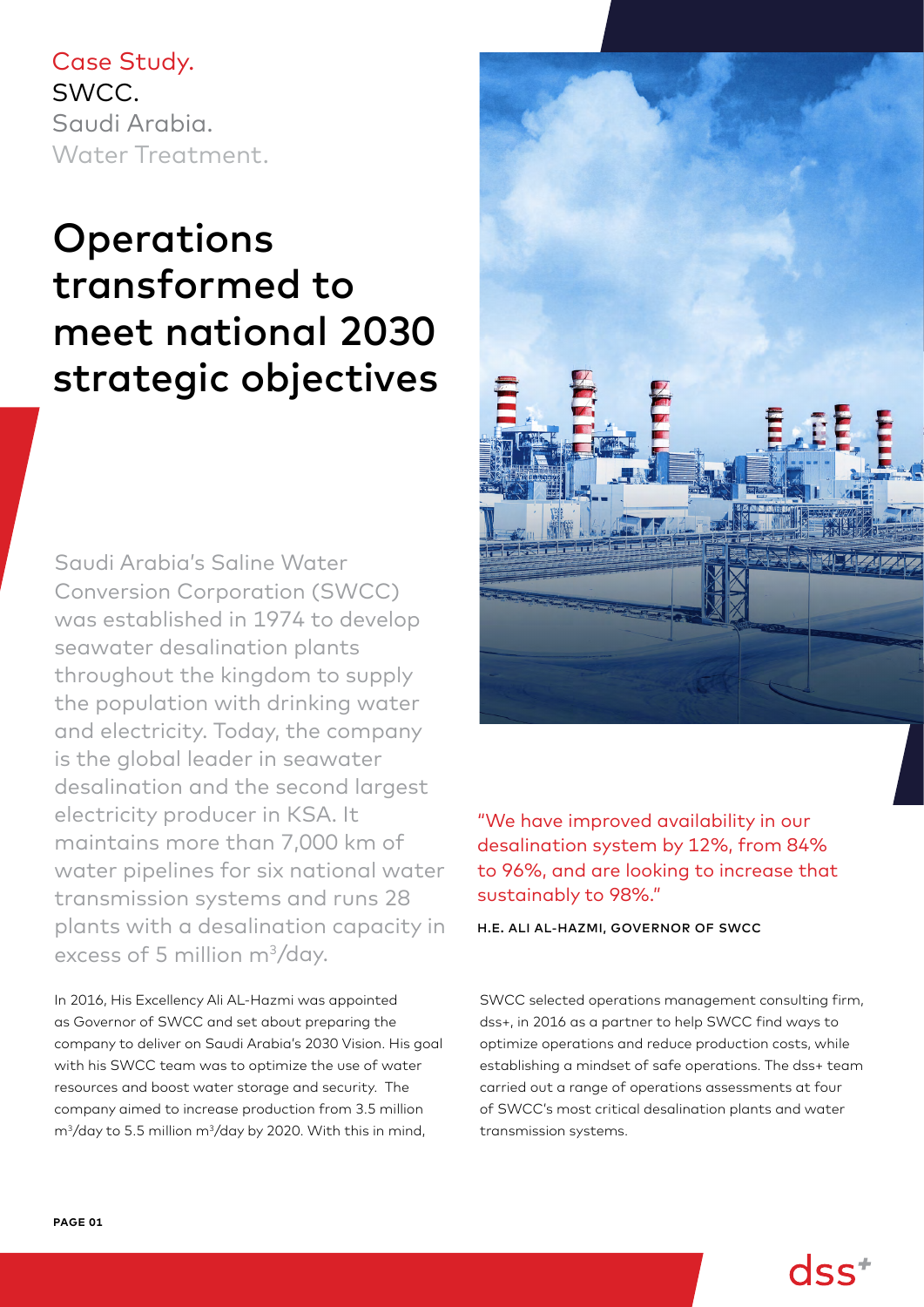# Case Study. SWCC. Saudi Arabia. Water Treatment.

# **Prioritizing improvement opportunities for rapid results**

The transformation project concentrated on achieving tangible and sustainable results. As Abdullah Al Zowaid, SWCC Deputy Governor Operations & Maintenance explains, "SWCC is focused on satisfying future water demands in Saudi Arabia, but we faced a number of challenges from a rapid increase in population to growing industrialization and therefore increased water consumption. These combined factors widened the gap between water demand and supply. It was therefore clear to us back in 2016 that we had to increase our production not only to meet the 2020 national transformation program goals and our commitment to the 2030 Vision, but also to ensure that we have a sustainable, internationally competitive business model that the people of Saudi Arabia can benefit from. dss+'s experience of implementing similar transformation initiatives at both their own manufacturing facilities and with clients in the Kingdom was invaluable to our improvement process. The dss+ expertise allowed us to maximize productivity and reliability, and to contribute to the overall cost optimization of our existing facilities. Their unique approach also had a positive impact on our risk management practices and enabled us to strengthen our safety culture."

"Our dream is for Saudi Arabia to capitalize on its expertise in the desalination industry, to become a world leader and to provide new desalination plants and services to neighboring countries."

## H.E. ALI AL-HAZMI, GOVERNOR OF SWCC

As the driver for the SWCC transformation project was to reduce water cost, dss+ began by identifying opportunities to increase water output and decrease production costs from fuel and electricity. To make this target measurable, dss+ calculated the net cash cost of unit of water  $(m^3)$  [Fig. 1].

To measure the gap between actual performance and maximum potential for each SWCC facility included in the scope of the project, dss+ developed a framework called Overall Equipment Efficiency (OEE) [Fig.2]. This gave SWCC better insight into the impact of key levers on the water unit cost. The framework accounted for various types of losses that affected three key operating parameters: availability, performance, and quality. In addition to OEE, dss+ also assessed the key cost drivers that effect production including fuel, maintenance, electricity, and chemicals.



**Figure 1: dss+ water unit cost calculation model**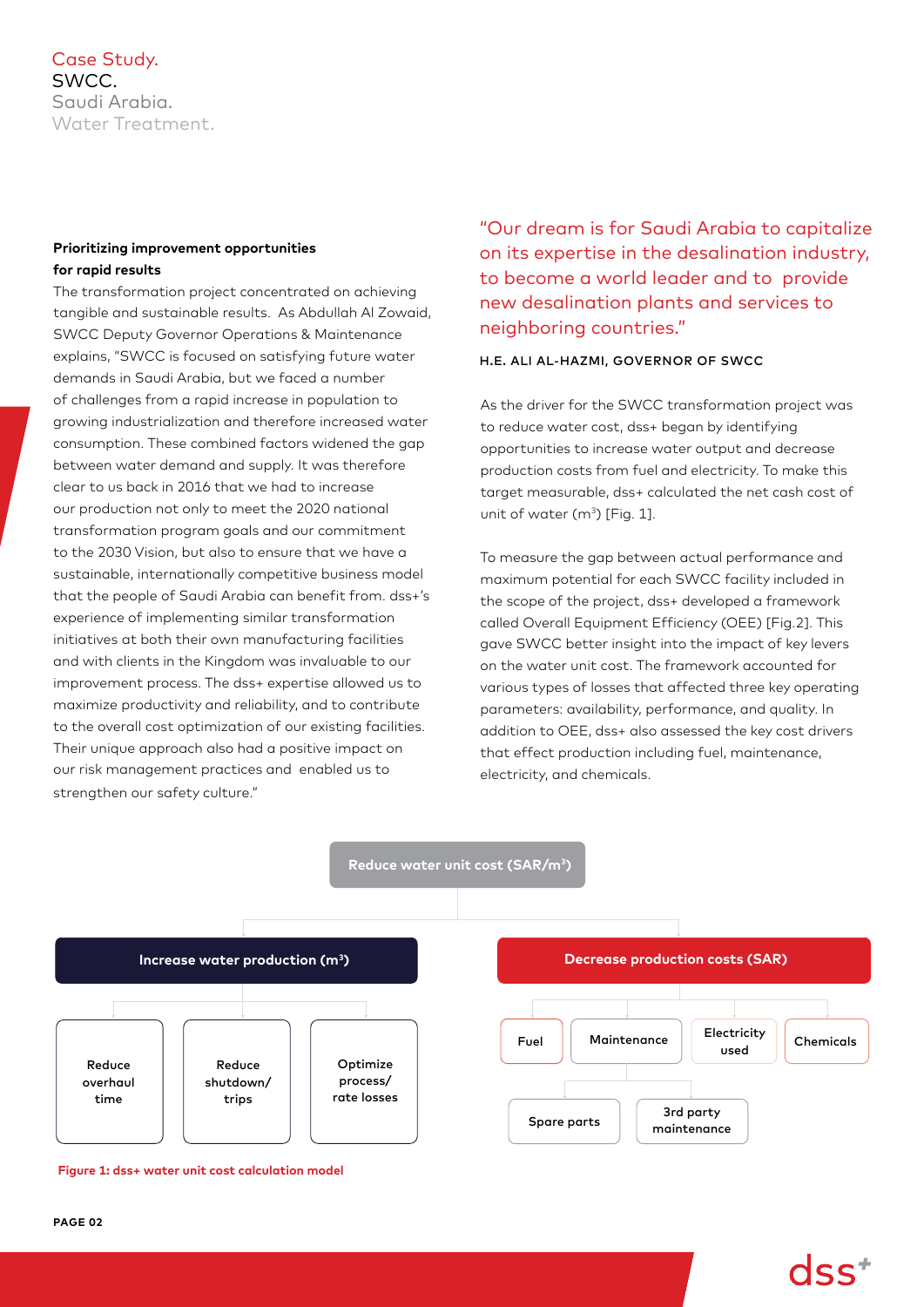

**Figure 2: OEE framework used to assess impact of key levers on availability performance and quality**

With the water unit cost largely determined by key drivers such as asset efficiency, pump and water transmission systems efficiency, maintenance and reliability, process and employee safety, and culture and performance management, dss+ carried out a range of further activities concentrating on these areas within the organization. The consulting team conducted focus interviews and workshops, data analysis, as well as onsite investigations, which were further validated against leading best practices as brought in by dss+' relevant assessment partners.

This thorough evaluation allowed dss+ and SWCC to identify quantifiable improvements that would reduce each facility's water production losses and optimize costs.

In total, over 100 improvement initiatives were identified, many were implemented and resulted in cutting the cost of water between 10 and 30% across the four facilities.

"Increasing the production of desalinated water from 3.5 to 5 million  $m^3$  per day is a great achievement for Saudi Arabia."

CROWN PRINCE MUHAMMAD BIN SALMAN



**Crown Prince Muhammad Bin Salman visiting SWCC in January 2018 with the governor of SWCC, H.E. Ali Al-Hazmi**

 $dss^*$